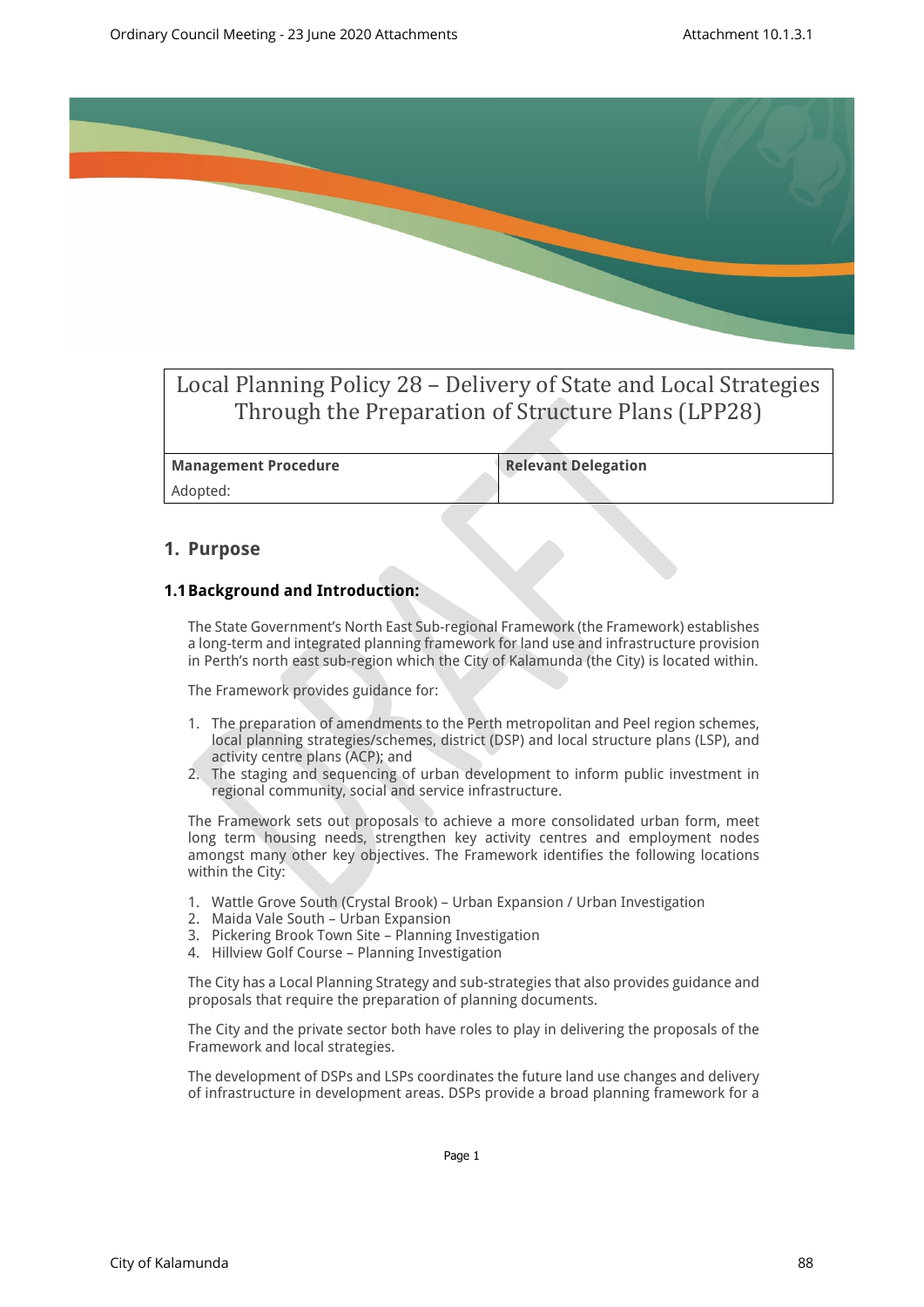

development area, identifying key infrastructure items, broad land use groupings and establishes the key development principles and objectives of the area. LSPs may be guided by DSPs and are more detailed plans that define the specific land use identifications of the area, public open space network and infrastructure requirements as well as other matters. LSPs are usually prepared by the private sector and are a pre-cursor to the physical subdivision and development process. LSPs are generally prepared closer to implementation to ensure currency and a direct link between planning and delivery.

Land development is not a core function of the City and LSPs require an understanding of the implementation of the area through to land development to assist with detailed infrastructure delivery including:

- 1. Sewer;
- 2. Reticulated Water
- 3. Electricity
- 4. Gas
- 5. Roads
- 6. Public Open Space
- 7. Community Facilities
- 8. Schools

The City has prepared a number of structure plans including the Forrestfield / High Wycombe Industrial Area Stage 1 LSP, Forrestfield North DSP, Forrestfield North Residential Precinct LSP and Forrestfield North Transit Oriented LSP. These Structure Plans were / are being prepared without the guidance of a policy as to the City's responsibilities for planning of these areas. They have also been influenced by other external factors such as key State Government projects (Gateway WA and the Forrestfield Airport Link) which has prompted the City to prepare both DSPs and LSPs.

#### **1.2Application of the Policy:**

The Policy will guide Council, the City's officers and external stakeholders identifying the City's responsibilities for the preparation of structure plans in order to achieve the implementation of the Framework.

#### **1.3Statutory Requirements:**

This Policy has been prepared under and in accordance with Schedule 2 of the Planning and Development (Local Planning Scheme) Regulations 2015 (the Regulations).

#### **a) Relationship to Local Planning Scheme No.3:**

This Policy is a local planning policy prepared and adopted pursuant to Part 2 of the Scheme.

If there is a conflict between this Policy and the Scheme, then the Scheme shall prevail.

#### **1.4Policy Objectives:**

The primary objectives of this Policy are to:

1. Guide the City's implementation of the State Government's North East Sub-regional Framework and the City's Planning Strategies.

Page 2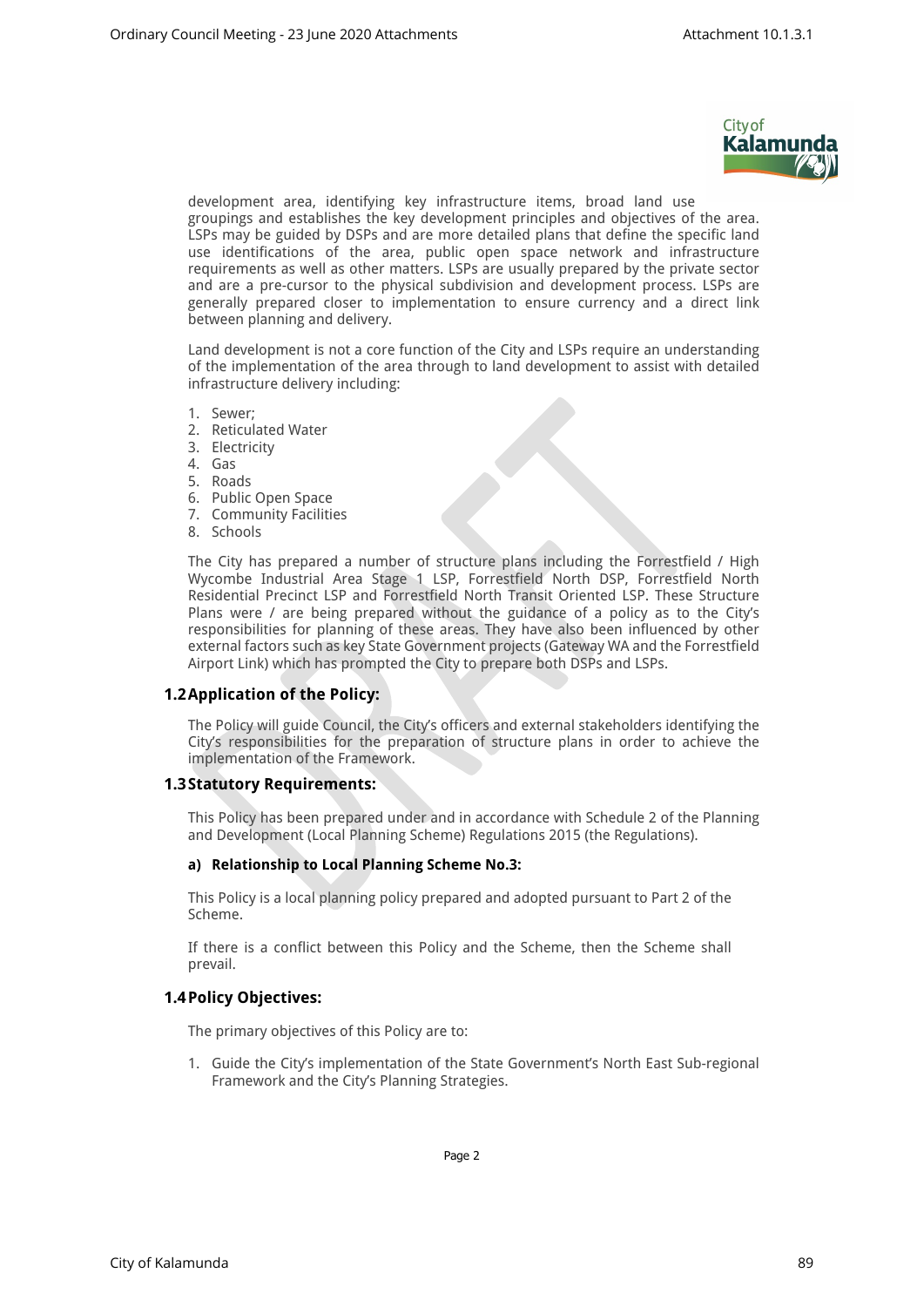

- 2. Determine the City's responsibilities for the preparation of District Structure Plans, Local Structure Plans, Activity Centre Plans and Precinct Plans.
- 3. Provide the community, stakeholders and businesses with a clear understanding of the City's responsibilities for the future planning of the City's diverse suburbs, districts, activity centres and neighbourhoods.

## **2. Policy Statement:**

#### **2.1 District Structure Plans**

The City may be responsible for the preparation of DSPs subject to:

- 1. The location of the DSP area being identified within a City Strategy or the Framework.
- 2. Preliminary community engagement indicating that there is general consensus on the vision for the area and need for the City to progress a DSP.
- 3. A Council decision is made to support the preparation of the DSP.
- 4. There is sufficient budget made available for the preparation of the DSP.
- 5. The cost of the preparation of the DSP and associated technical studies may be recouped through a future development contribution plan or other acceptable recuperation method.

Information required and tasks to be completed at the DSP stage is provided in Appendix 1 – Schedule of Planning Requirements.

#### **2.2 Local Structure Plans**

The City will, generally, not be responsible for the preparation of LSPs. The City's role in the preparation of LSPs is to be as a regulator rather than the proponent. That is to assess LSPs submitted to the City by applicants.

LSPs are, generally, to be prepared by the private sector and are a pre-cursor to development. The City will only prepare LSPs in exceptional circumstances that are endorsed by Council or where the City owns freehold land within an identifed Structure Plan area.

Where there has been a DSP prepared, the LSP is to be consistent with the broad land uses, development principles, objectives and requirements set out by the DSP. The City, during the assessment process, is to be responsible for ensuring that LSPs prepared are consistent with the broad land uses, development principles, objectives and requirements set out by a DSP. Where a DSP has not been prepared, the City is to ensure any LSP is consistent with any strategic planning the City has undertaken and measures are put in place to achieve the following:

- 1. Environmental values are appropriately protected;
- 2. Public Open Space requirements are met (where relevant);
- 3. Community facilities are identified where appropriate to cater for the community's needs (where relevant);
- 4. Commercial land is identified where appropriate to cater for the community's needs (where relevant); and
- 5. The Movement Network can cater for any additional traffic and does not adversely affect the broader movement network.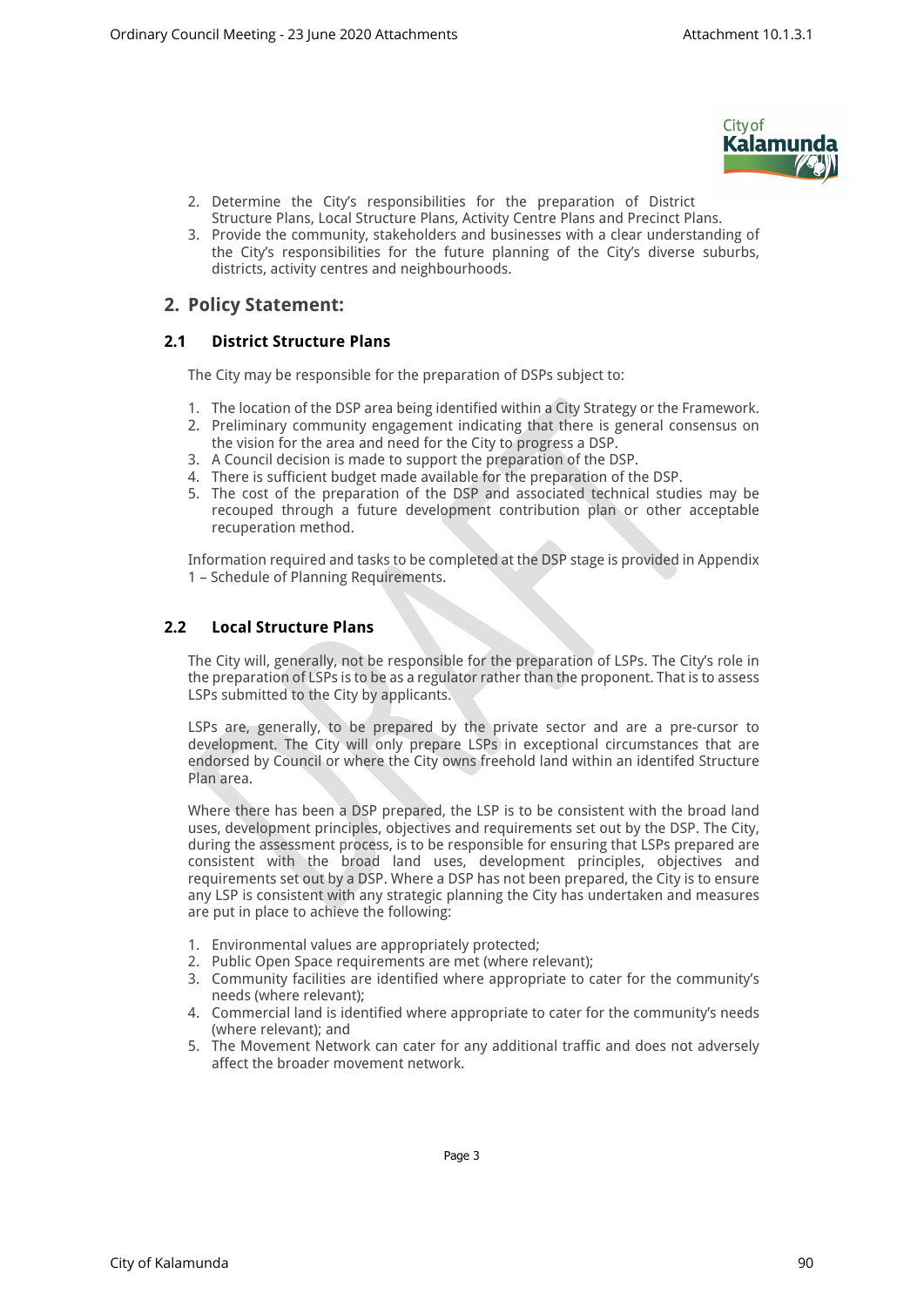

Information required and tasks to be completed at the LSP stage are provided in Appendix 1 – Schedule of Planning Requirements.

#### **2.3 Activity Centre Plans / Precinct Plans**

The City may prepare ACPs / Precinct Plans if the following criteria is met:

- 1. The location of the ACP / Precinct Plan is either identified within a City Strategy, is a District Activity Centre under State Planning Policy or is appropriately identified within the Framework.
- 2. A Council decision is made to support the preparation of the ACP / Precinct Plan.
- 3. The City owns freehold land within an ACP / Precinct Plan area.
- 4. There is sufficient budget made available for the preparation of the ACP / Precinct Plan.

Information required and tasks to be compleyed at the ACP or Precinct Plan stage is provided in Appendix 1 – Schedule of Planning Requirements.

## **3. Matters to be considered**

#### **1.1 This policy to be given due consideration**

The following matters will be given consideration in the application of this policy:

- 1. The North East Sub-regional Framework
- 2. The WAPC's Structure Plan Framework
- 3. Planning and Development (Local Planning Schemes) Regulations 2015 Schedule 2 – Deemed Provisions for local planning schemes, Part 4 – Structure Plans
- 4. Any draft or adopted strategic or statutory plans of the City.

### **4. Definitions**

**Activity Centre Plan (ACP)** – An ACP guides the types of land uses and the overall development (including built form) that is intended to occur within the activity centre. It can detail land use and infrastructure requirements as well as environmental assets, residential density, built form, infrastructure and access arrangements.

**District Structure Plan (DSP)** – DSPs provide a strategic framework for the planning, assessment, coordination and implementation of future subdivision and zoning of an area of land within a broad district sized area which features a broad level of detail and establishes the key development principles of that area.

**Local Structure Plan (LSP)** – A plan for the coordination of future subdivision and zoning of an area of land within a more defined area than a district structure plan and deals with residential density, subdivision, and the coordination of infrastructure on a neighbourhood or smaller scale.

**Precinct Plan** - A plan to guide the design, assessment and control of subdivision, land use and development in a precinct.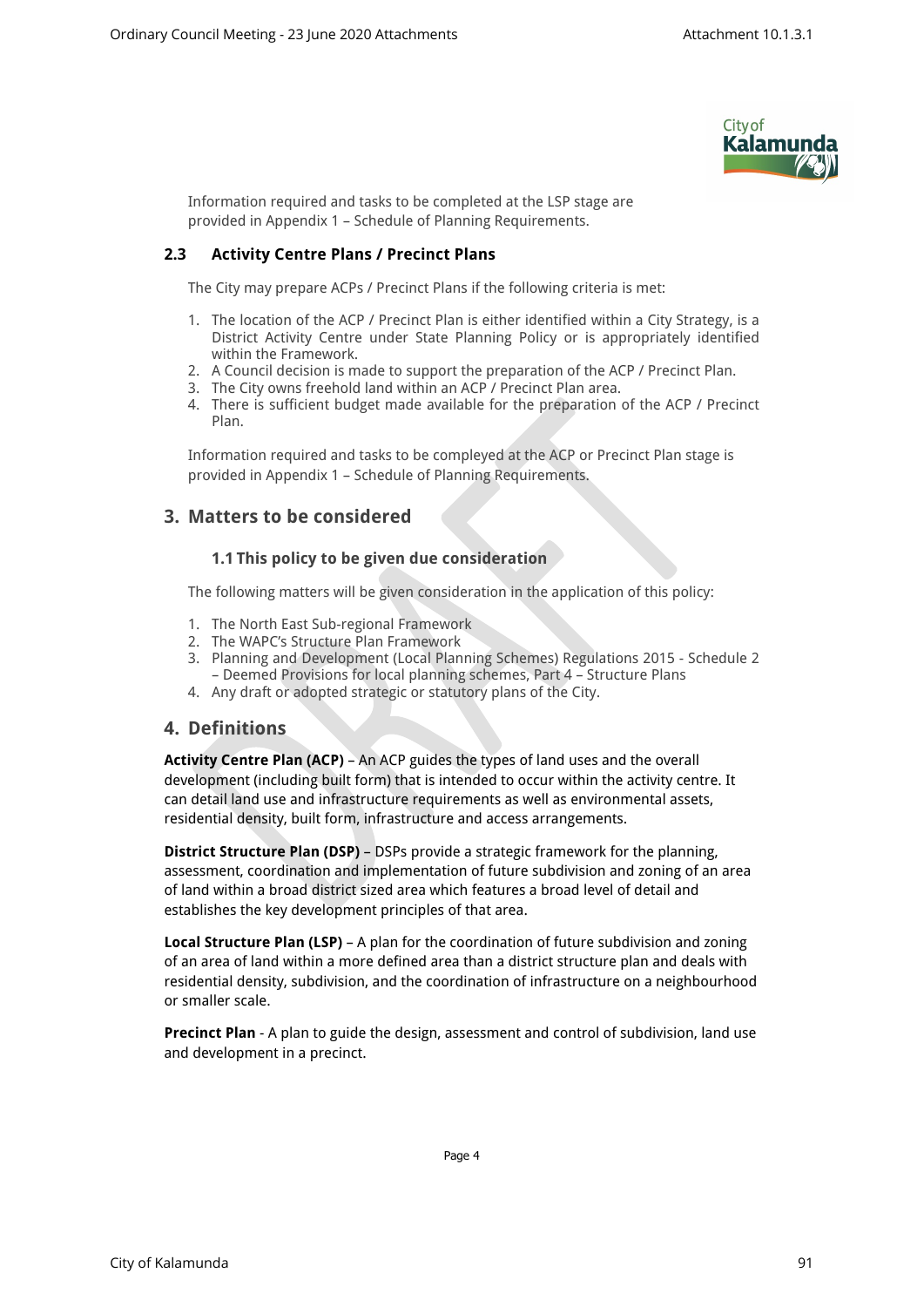

| <b>Related Local Law</b>          |                                                                                                                                      |  |  |  |  |  |
|-----------------------------------|--------------------------------------------------------------------------------------------------------------------------------------|--|--|--|--|--|
| <b>Related Policies</b>           |                                                                                                                                      |  |  |  |  |  |
| <b>Related Budget</b><br>Schedule |                                                                                                                                      |  |  |  |  |  |
| Legislation                       | Local Government Act 1995<br>Planning and Development Act 2005<br>Planning and Development (Local Planning Schemes) Regulations 2015 |  |  |  |  |  |
| Conditions                        |                                                                                                                                      |  |  |  |  |  |
| Authority                         |                                                                                                                                      |  |  |  |  |  |
| Adopted                           | Next Review Date                                                                                                                     |  |  |  |  |  |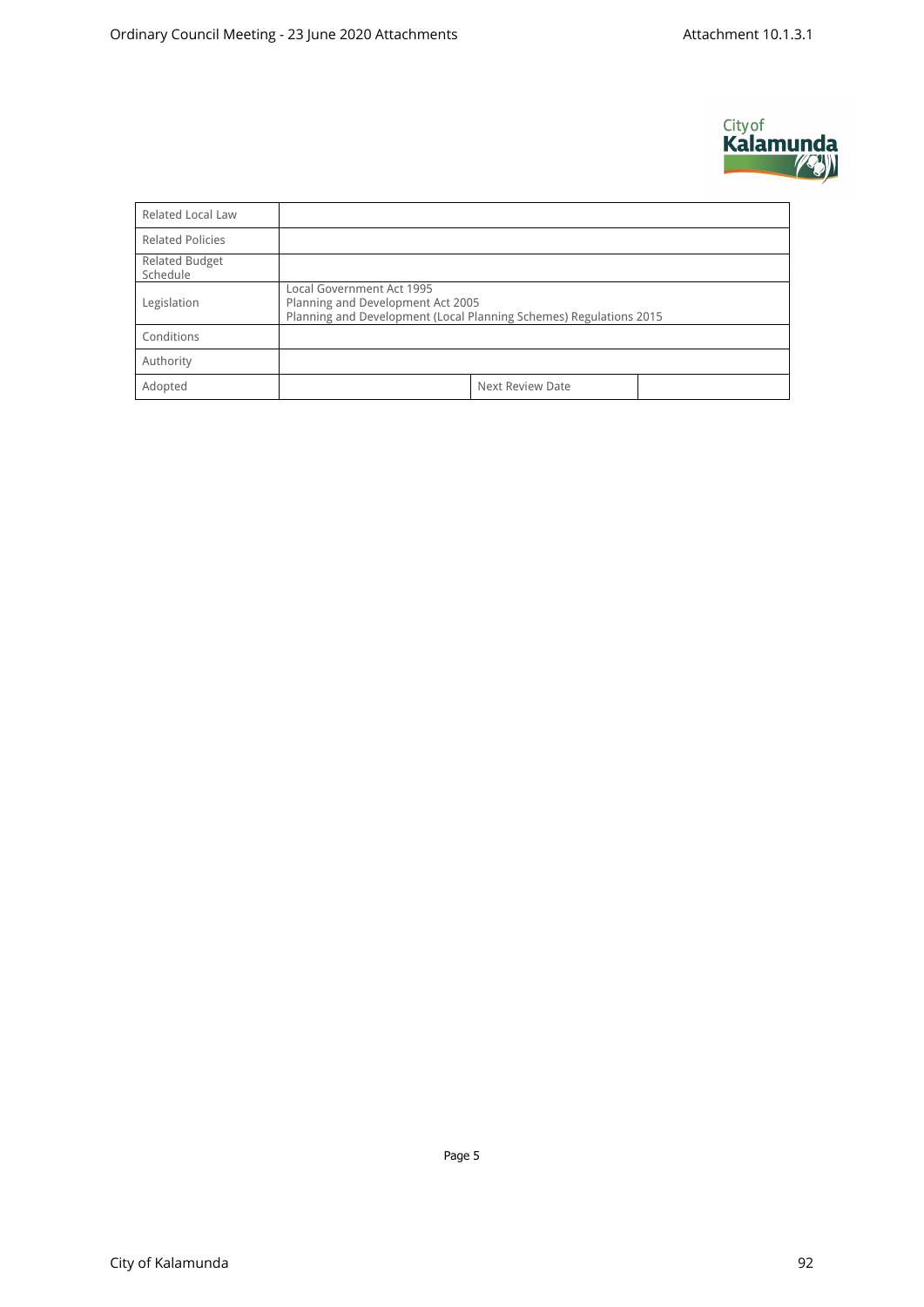# **Appendix 1 – Schedule of Planning Requirements**

| <b>Information Required / Tasks To Be</b>           | <b>MRS Amendment</b>             | District Structure Plan (1) | <b>Local Planning Scheme</b> | Local Structure Plan (2) /          | <b>Local Development Plans</b>                 | Subdivision / |  |  |  |
|-----------------------------------------------------|----------------------------------|-----------------------------|------------------------------|-------------------------------------|------------------------------------------------|---------------|--|--|--|
| Completed                                           | (1)                              |                             | Amendment (2)                | Activity Centre Plan (3)            | / Precinct Plans / Activity<br>Centre Plan (3) | Development   |  |  |  |
|                                                     | <b>Structure Planning</b>        |                             |                              |                                     |                                                |               |  |  |  |
| District Structure Plan (DSP)                       | $\star$                          |                             |                              |                                     |                                                |               |  |  |  |
| Local Structure Plan (LSP)                          |                                  |                             | $\star$                      |                                     |                                                |               |  |  |  |
|                                                     |                                  |                             |                              |                                     |                                                |               |  |  |  |
|                                                     |                                  |                             |                              | <b>Infrastructure Contributions</b> |                                                |               |  |  |  |
| Land and Infrastructure Needs                       |                                  | $\star$                     |                              | $\star$                             |                                                |               |  |  |  |
| Assessment                                          |                                  |                             |                              |                                     |                                                |               |  |  |  |
| Development Contribution Plan (DCP)                 |                                  | $\star$                     | $\star$                      | $\star$                             |                                                |               |  |  |  |
|                                                     | <b>Engineering and Servicing</b> |                             |                              |                                     |                                                |               |  |  |  |
| <b>Infrastructure and Servicing Strategy</b>        |                                  |                             | $\star$                      | $\star$                             |                                                |               |  |  |  |
| <b>Transport Impact Assessment (TIA)</b><br>(4)     | $\star$                          | $\star$                     | $\star$                      | $\star$                             | $\star$                                        | $\star$       |  |  |  |
| <b>Geotechnical Investigations</b>                  | $\star$                          | $\star$                     |                              | $\star$                             |                                                | $\star$       |  |  |  |
| <b>Parking Plan</b>                                 |                                  |                             |                              |                                     | $\overline{\ast}$                              | $\star$       |  |  |  |
| Loading, Servicing and Delivery<br>Management Plan  |                                  |                             |                              |                                     |                                                | $\star$       |  |  |  |
|                                                     |                                  |                             |                              |                                     |                                                |               |  |  |  |
|                                                     | Water Management                 |                             |                              |                                     |                                                |               |  |  |  |
| <b>District Water Management Strategy</b><br>(DWMS) | $\star$                          | $\star$                     |                              |                                     |                                                |               |  |  |  |
| <b>Local Water Management Strategy</b><br>(LWMS)    |                                  |                             | $\star$                      | $\star$                             |                                                |               |  |  |  |
| <b>Groundwater Monitoring</b>                       | $\star$                          | $\star$                     |                              |                                     |                                                |               |  |  |  |
| <b>Surface Water Monitoring</b>                     | $\star$                          | $\star$                     |                              |                                     |                                                |               |  |  |  |
| Stormwater Management Plan                          |                                  |                             |                              |                                     | $\star$                                        | $\star$       |  |  |  |
| Urban Water Management Plan                         |                                  |                             |                              |                                     | $\star$                                        | $\star$       |  |  |  |
|                                                     |                                  |                             |                              |                                     |                                                |               |  |  |  |
|                                                     |                                  |                             |                              | Environment                         |                                                |               |  |  |  |
| <b>Environmental Assessment Report</b>              | $\star$                          | $\star$                     |                              |                                     |                                                |               |  |  |  |
| Flora and Vegetation Survey                         | $\star$                          | $\ast$                      |                              |                                     |                                                | $\star$       |  |  |  |
| Fauna Survey                                        | $\star$                          | $\star$                     |                              |                                     |                                                | $\star$       |  |  |  |
| Acid Sulphate Soils Investigations (5)              |                                  |                             |                              | $\star$                             |                                                |               |  |  |  |
| <b>Landscaping Strategy</b>                         |                                  |                             |                              | $\star$                             |                                                |               |  |  |  |
| Landscaping Plan                                    |                                  |                             |                              |                                     | $\star$                                        | $\star$       |  |  |  |
| Public Open Space Plan (6)                          |                                  |                             |                              |                                     | $\star$                                        | $\star$       |  |  |  |
| Environmental Management Plan /<br>Strategy         |                                  |                             | $\star$                      | $\star$                             |                                                |               |  |  |  |
| Noise Assessment (5)                                |                                  |                             |                              | $\star$                             |                                                |               |  |  |  |
| Contaminated Site Investigation (5)                 |                                  |                             |                              | $\star$                             |                                                |               |  |  |  |
|                                                     | <b>Bushfire</b>                  |                             |                              |                                     |                                                |               |  |  |  |
| Bushfire Management Plan (BMP) (7)                  | $\star$                          | $\star$                     | $\star$                      | $\star$                             | $\star$                                        | $\star$       |  |  |  |
| <b>Bushfire Management Statement</b><br>(BMS) (7)   |                                  |                             |                              |                                     | $\overline{\ast}$                              | $\star$       |  |  |  |
| <b>Bushfire Attack Level Assessment</b><br>(BAL)    |                                  |                             |                              |                                     |                                                | $\star$       |  |  |  |
| <b>Evacuation Plan</b>                              |                                  |                             |                              |                                     |                                                | $\star$       |  |  |  |
|                                                     | Economic                         |                             |                              |                                     |                                                |               |  |  |  |